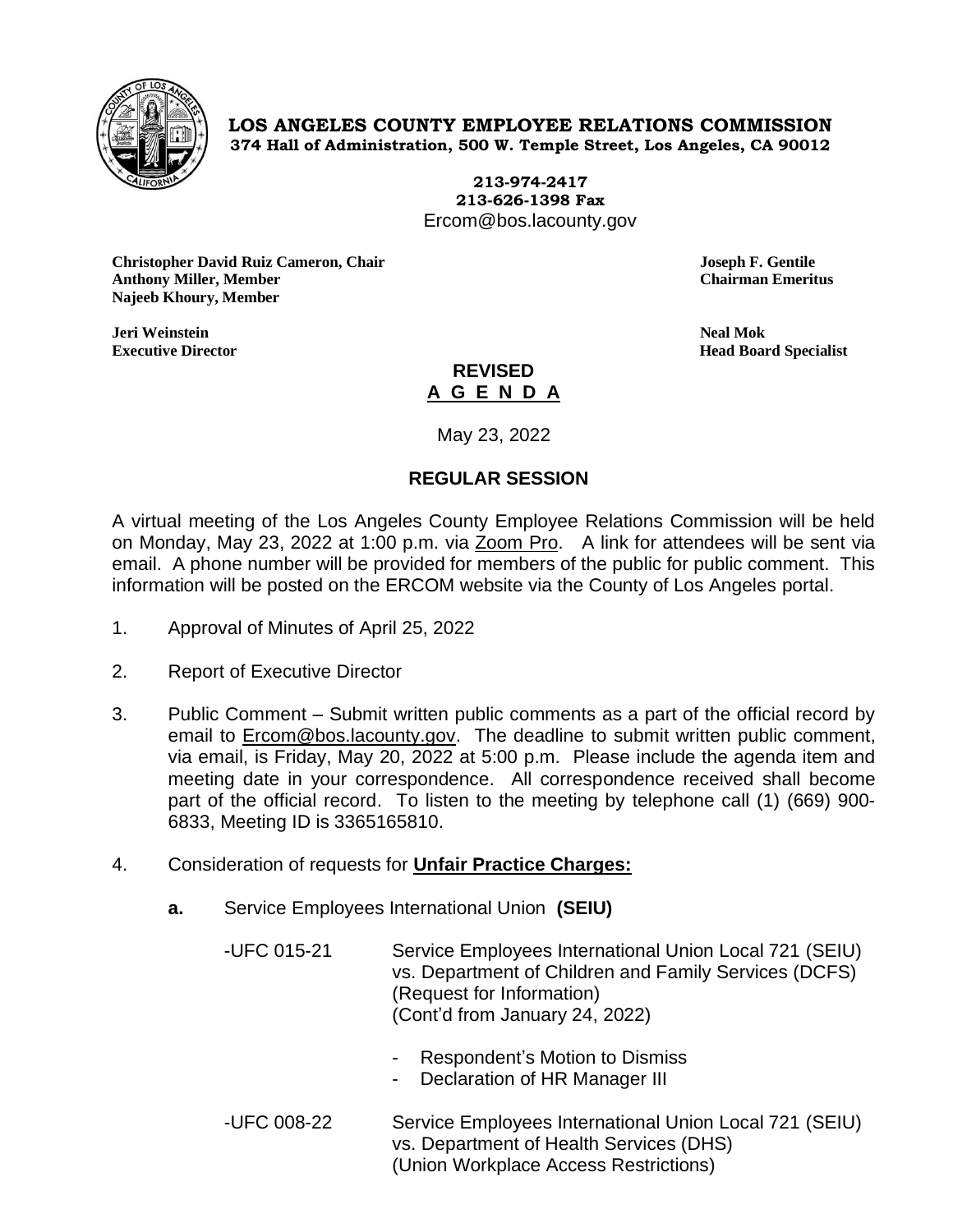| <b>AGENDA</b> |                                                   | Page 2                                                                                                                                                                                    | May 23, 2022 |
|---------------|---------------------------------------------------|-------------------------------------------------------------------------------------------------------------------------------------------------------------------------------------------|--------------|
|               | (Cont'd from April 25, 2022)                      |                                                                                                                                                                                           |              |
|               | -UFC 009-22                                       | Service Employees International Union Local 721 (SEIU)<br>vs. Department of Health Services (DHS)<br>(Interference & Union Workplace Access Restrictions)<br>(Cont'd from April 25, 2022) |              |
|               | -UFC 010-22                                       | Service Employees International Union Local 721 (SEIU)<br>vs. Department of Health Services (DHS)<br>(Union Workplace Access Restrictions)<br>(Cont'd from April 25, 2022)                |              |
| <b>NEW</b>    | -UFC 017-22                                       | Service Employees International Union Local 1957(SEIU)<br>Committee of Interns and Residents (CIR) vs.<br>Department of Health Services (DHS)<br>(Bad Faith Bargaining Allegation)        |              |
| b.            | Los Angeles County Public Defenders Union (LAPDU) |                                                                                                                                                                                           |              |
|               | -UFC 002-22<br><b>AMENDED</b>                     | Los Angeles County Public Defenders Union (LAPDU)<br>vs. Los Angeles County Public Defender's Office (PD)<br>(Unilateral Workload Change)<br>(Cont'd from February 28, 2022)              |              |
|               |                                                   | - County's Motion to Dismiss                                                                                                                                                              |              |
|               | -UFC 003-22                                       | Los Angeles County Public Defenders Union (LAPDU)<br>vs. Los Angeles County Public Defender's Office (PD)<br>(Workplace Posters)<br>(Cont'd from February 28, 2022)                       |              |
| c.            | Association of Deputy District Attorneys (ADDA)   |                                                                                                                                                                                           |              |
|               | -UFC 004-22<br><b>AMENDED</b>                     | Association of Deputy District Attorneys (ADDA)<br>vs. Los Angeles County District Attorney's Office (DA)<br>(Punitive Transfers)<br>(Cont'd from February 28, 2022)                      |              |
|               | -UFC 005-22<br><b>AMENDED</b>                     | Association of Deputy District Attorneys (ADDA)<br>vs. Los Angeles County District Attorney's Office (DA)<br>(Request for Information)<br>(Cont'd from February 28, 2022)                 |              |
| <b>NEW</b>    | -UFC 016-22<br><b>AMENDED</b>                     | Association of Deputy District Attorneys (ADDA)<br>vs. Los Angeles County District Attorney's Office (DA)<br>(Retaliation)                                                                |              |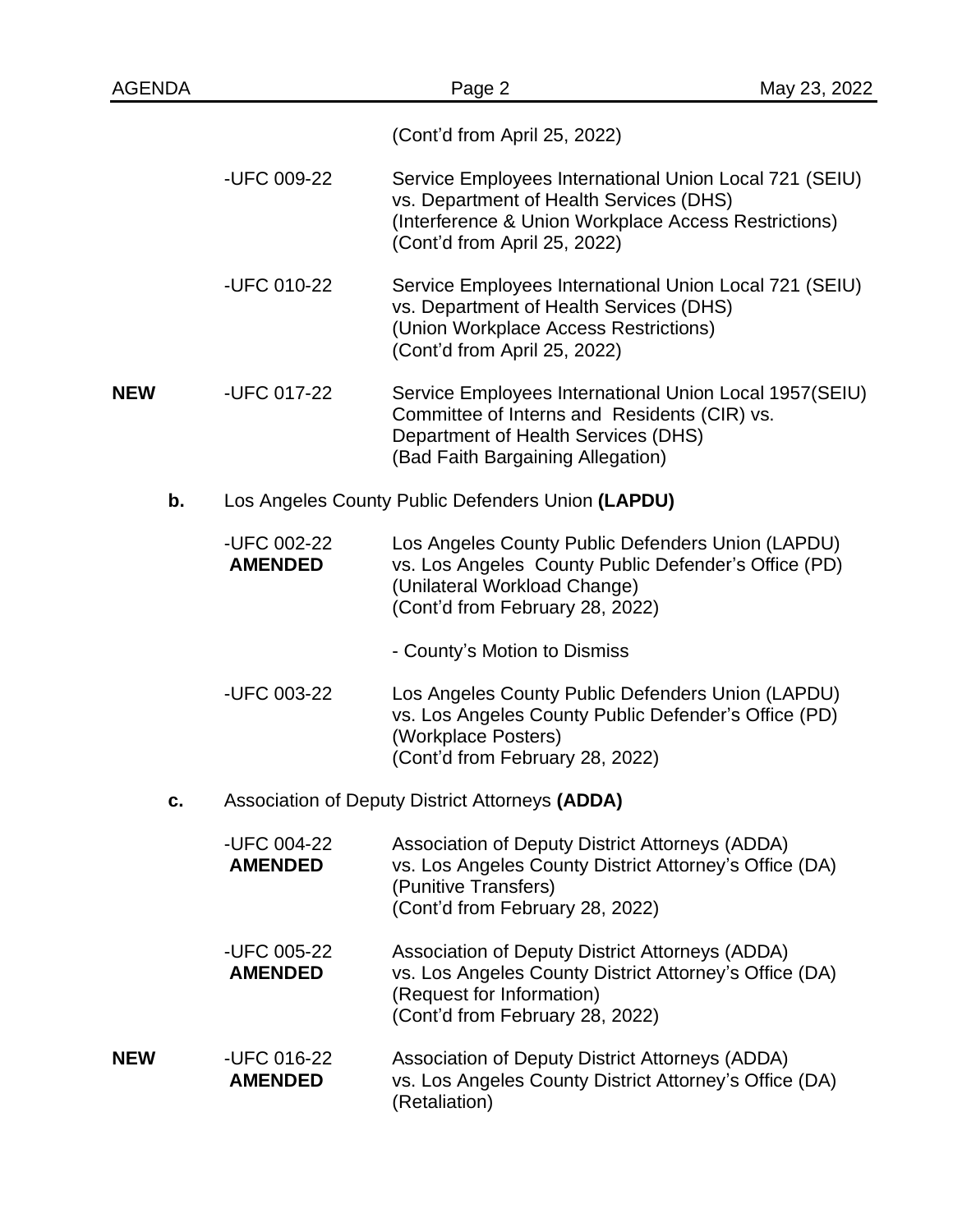**d.** Union of American Physicians and Dentists **(UAPD)**

-UFC 007-22 Union of American Physicians and Dentists (UAPD) vs. Department of Health Services (DHS) (Anesthesiologist Compensation Rate Dispute) (Cont'd from February 28, 2022)

- Respondent's Motion to Dismiss
- **e.** Association for Los Angeles Deputy Sheriffs **(ALADS)**

-UFC 011-22 Association for Los Angeles Deputy Sheriffs (ALADS) vs. Board of Supervisors (BOS) & Chief Executive Office (CEO) (Failure to Negotiate - Employee Discipline) (Cont'd from April 25, 2022)

- Respondent's Objection and Request to Dismiss

## 5. Consideration of request for **Amendment of Certification:**

- **a.** CEO Request to Delete Class
- **NEW** AC 007-22 Bargaining Unit 412 Union – BCTC, AFL-CIO Item No. – 6181 **Mason Working Supervisor**
	- **b.** Los Angeles County Lifeguard Association **(LACOLA)**
		- -AC 005-22 Request for Accretion Item Number: 2932 Section Chief, Lifeguard Services, Fire Unit Affected: 642 (Cont'd from February 28, 2022)
- 6. Consideration of Continuation of Teleconferencing for Employee Relations Commission Meetings pursuant to AB 361. Per AB 361:

"To ensure the safety of members of the public and employees, while guaranteeing the public's right to attend and participate in meetings of ERCOM, and in alignment with our Health Officer's recommendations to reduce crowding indoors and to support physical distancing, effective immediately, ERCOM will continue to meet via teleconferencing, in compliance with AB 361 while we are under a State of Emergency and while State or local officials continue to recommend measures to promote social distancing. ERCOM will reconsider the circumstances of the State of Emergency to determine whether teleconferencing should continue within 30 days